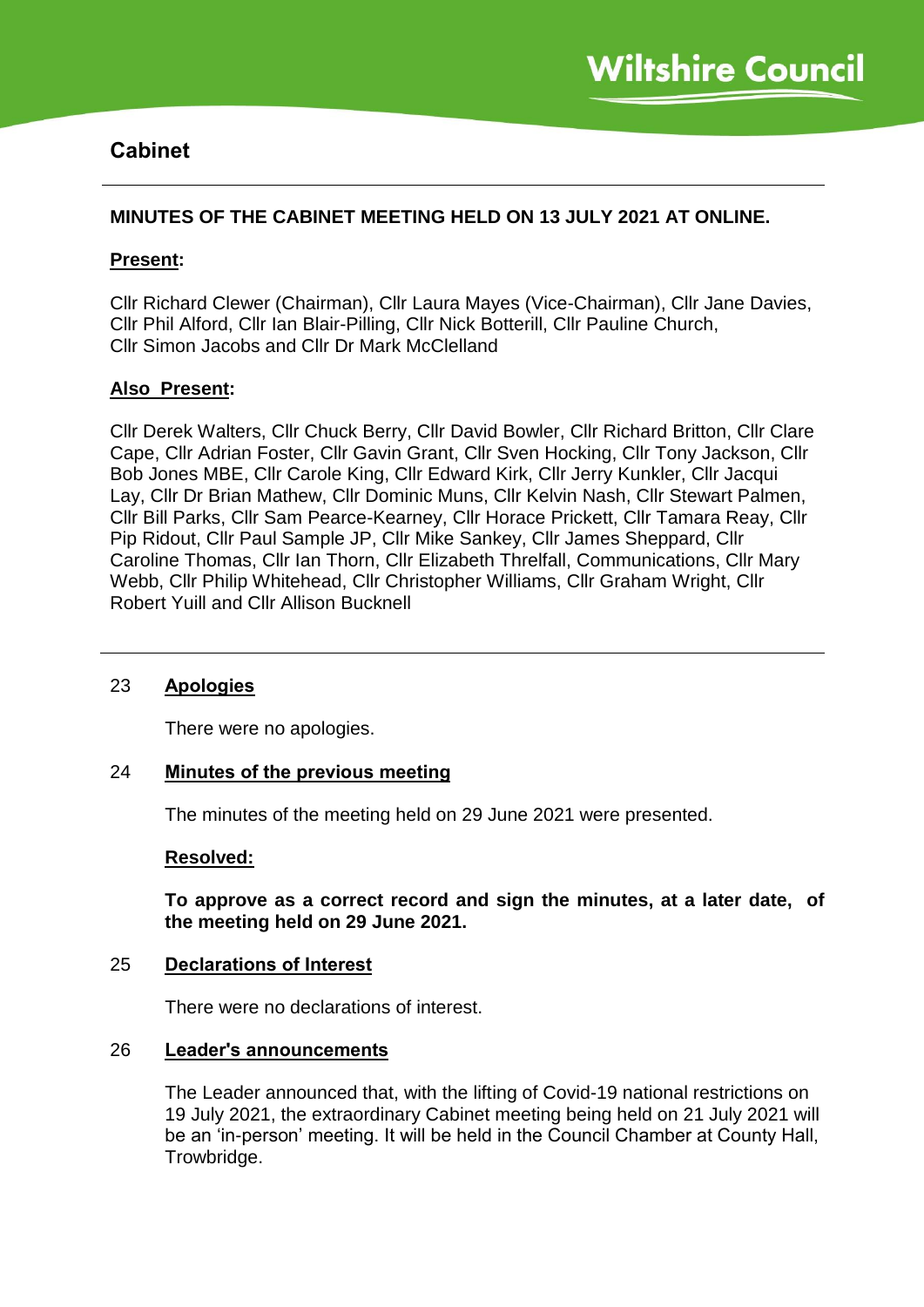# 27 **Public participation and Questions from Councillors**

The Leader of the Council reported that a number of questions had been received in relation to Future Chippenham and as this item was due to be considered by Cabinet at its meeting on 21 July 2021, he would take those questions at that time. Other questions would be received when the particular agenda item was being considered during the meeting.

It was noted that a late question had been received from Colin Gale in relation to democratic meetings during the pandemic. This would receive a written response following this meeting.

In addition to the above, a number of questions and comments were received from the following Councillors:

- Cllr Ian Thorn Home Farm Trust and Furlong Close. Cllr Jane Davies, Cabinet Member for Adult Social Care, SEND, Transition and Inclusion confirmed that Wiltshire Council would continue to meet the resident's needs.
- Cllr Clare Cape Deadlines for public questions to the extraordinary Cabinet meeting on 21 July 2021 and involvement of Councillors local to Chippenham in the development of the Local Plan. Cllr Richard Clewer – Leader of the Council and Cabinet Member for MCI, Economic Development, Heritage, Arts, Tourism and Health & Wellbeing confirmed that the process for asking questions by the public would be the same as for other Cabinet meetings and the deadline for the 21 July meeting was 12.00noon Thursday 15 July 2021. The Leader confirmed that officers would set up a briefing with Chippenham Councillors on the Local Plan issues raised.
- Cllr Gavin Grant Impact on town centres following the lifting of COVID-19 restrictions after 19 July 2021 - Cllr Richard Clewer – Leader of the Council and Cabinet Member for MCI, Economic Development, Heritage, Arts, Tourism and Health & Wellbeing and officers would set up a meeting to discuss the funding rules with Cllr Grant as the position of the lifting of restrictions was a complex issue.
- Cllr Sam Pearce-Kearney Future availability of High Street Bank's and mobile Banks for residents of Wiltshire - Cllr Richard Clewer – Leader of the Council and Cabinet Member for MCI, Economic Development, Heritage, Arts, Tourism and Health & Wellbeing confirmed that officers would be asked to investigate this matter further in consultation with Cllr Pearce-Kearney.
- Cllr Paul Sample JP Traffic congestion in and around Salisbury due to highways works. Cllr Richard Clewer – Leader of the Council and Cabinet Member for MCI, Economic Development, Heritage, Arts, Tourism and Health & Wellbeing and Cllr Dr Mark McClelland, Cabinet Member for Transport, Waste, Streetscene and Flooding confirmed that emergency contact numbers were displayed on the highways equipment in the event of failure and that the delays in removing equipment was due to emergency pipework.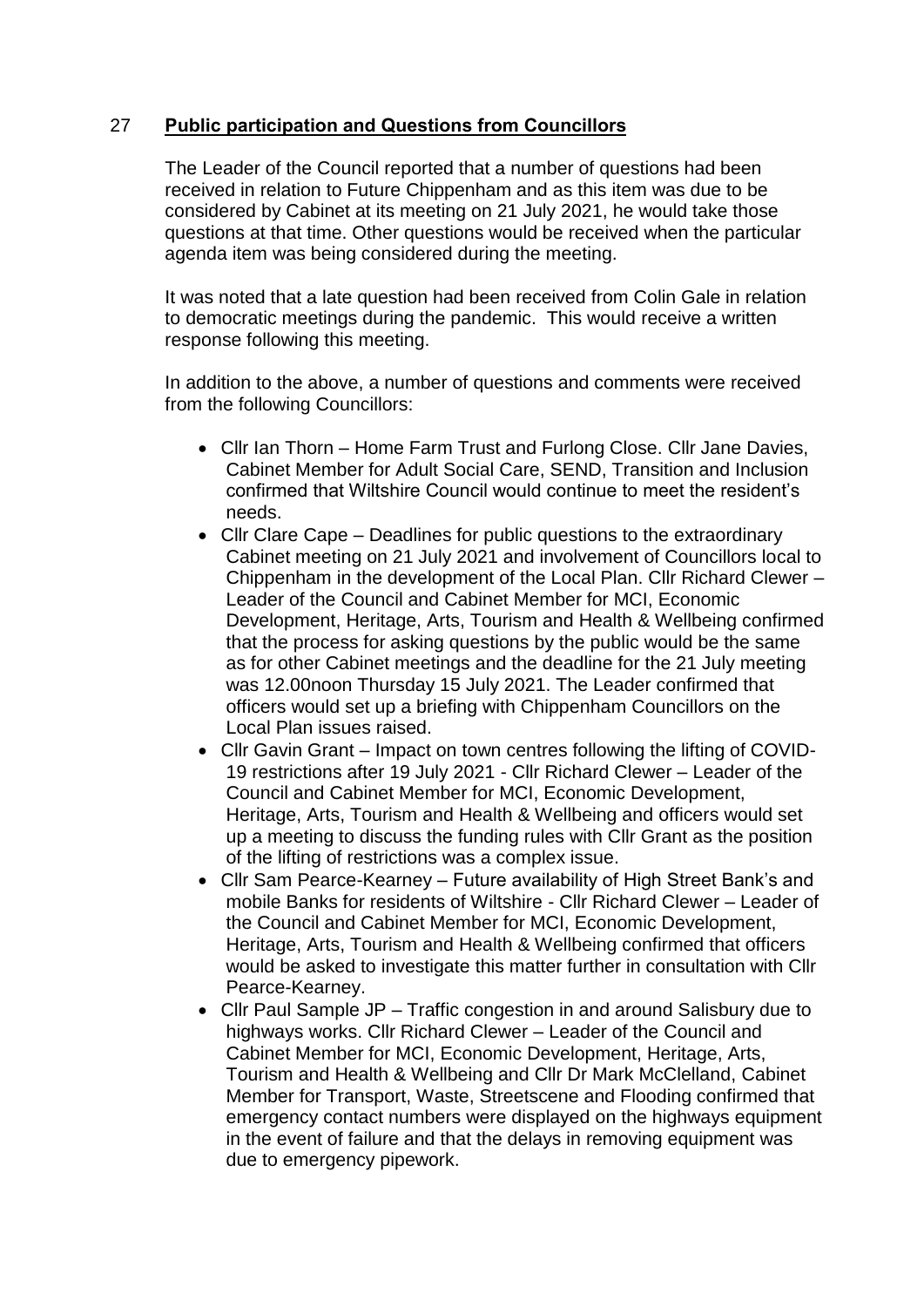### 28 **Final Outturn 2020/21**

Cllr Pauline Church, Cabinet Member for Finance and Procurement, Commissioning, IT, Digital and Commercialisation presented the report which provided detail about the final year end position for financial year 2020/21 (31 March 2021) for revenue and capital.

Statements and questions were submitted by Sue McGill. The Leader acknowledged that the questions had received written responses which had been published on the Council's website prior to the meeting. There was no supplementary question.

Cllr Church explained that the figures detailed in the report included the final position for the Collection Fund and section 31 (s31) grant funding for Business Rates and an update on the Income Loss Compensation Scheme since the provisional position was reported to Cabinet on 1 June 2021. It was noted that this position allowed for the setting aside of a net additional £2.711m to earmarked reserves and £34.124m of s31 grant provided to the council to ensure no significant cashflow issues arose during the year following the additional reliefs that were given to support businesses net of a small adverse variance on the Business Rates levy into a specific earmarked reserve to fund the accounting deficit on the Collection Fund.

In addition, the report set out the year end position of the Capital Programme, the movements from the original budget set at the beginning of 2020/21 and sets out how the programme has been financed. It provides an update on the significant programmes that have been delivered and those that have been reprofiled to future years.

Cllr Laura Mayes, Deputy Leader and Cabinet member for Children's Services, Education and Skills, thanked the Education and Skills Team for the work undertaken to complete large planned maintenance projects despite the COVID-19 restrictions. In addition, the Team undertook 83 reactive and emergency works at schools during this time.

Cllr Pip Ridout, Chair of the Financial Planning Task Group, confirmed that the report had been considered by the Task Group at its meetings on 25 June 2021 and 7 July 2021. The Task Group were content with the responses received to questions asked and they would consider any issues surrounding Capital items at future meetings.

In response to questions from Cllr Ian Thorn about (i) Business rates deficit; (ii) Capital expenditure programme slippage; (iii) Delivery of the Campus programme; and (iv) Lackham College land purchase; Cllr Church, the Leader and the Corporate Director Resources and Deputy Chief Executive (Section 151 Officer) confirmed (i) that this was technical accounting and the deficit was compensated for by s31 grants received from the Government for 2020/21 and 2021/22, although the long term deficit was unknown at this stage; (ii) The frequency of reprofiling capital schemes was increasing and therefore, approved schemes were receiving increased focus in relation to their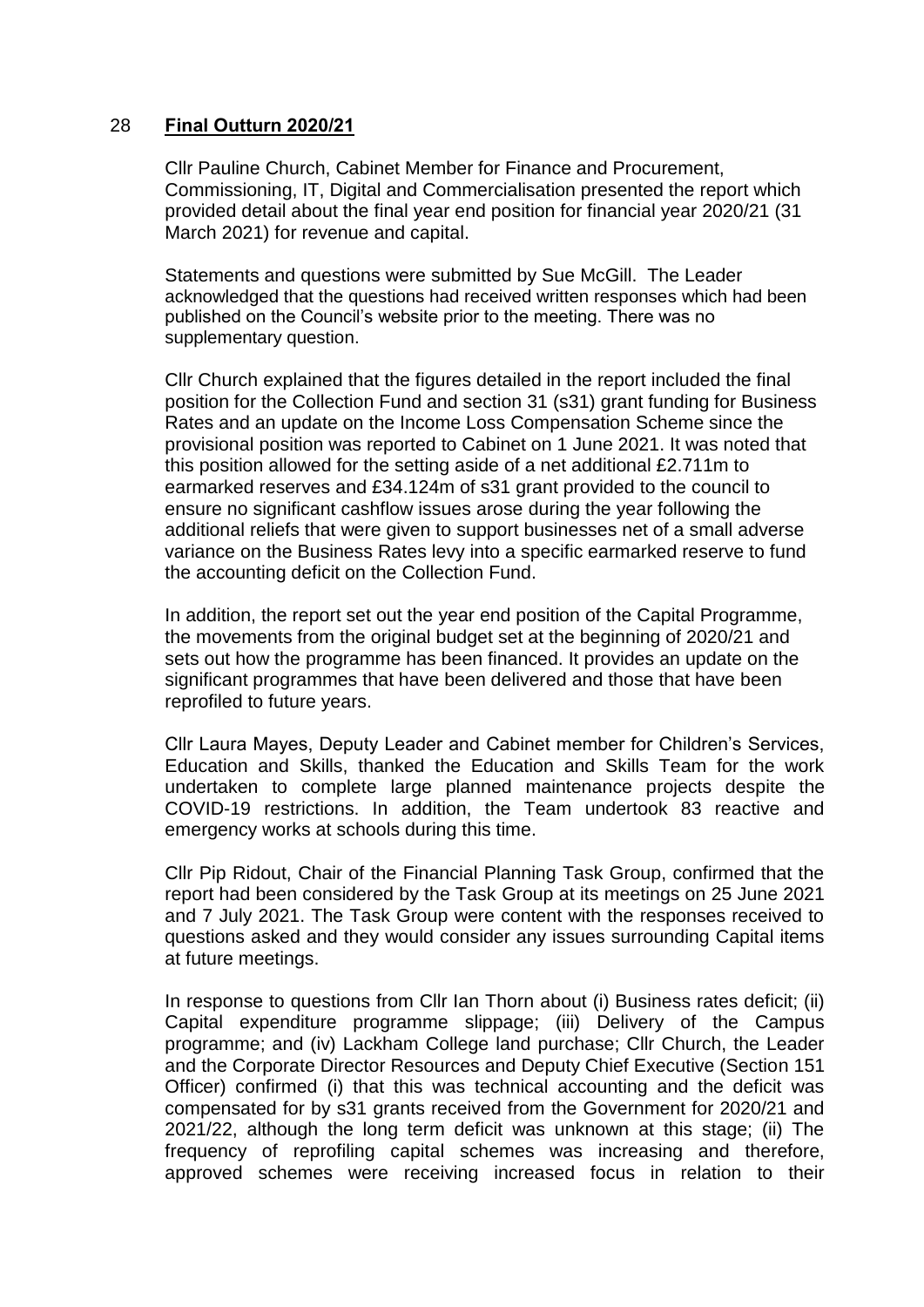deliverability within the approved timescales. It was confirmed that Overview and Scrutiny would become involved in this process going forward; (iii) the Council's commitment to the delivery of the Trowbridge Campus project. There was no commitment at this stage for other community Campuses due to the ongoing impact of COVID-19; and (iv) A written response would be provided on the detail of the question.

In response to questions from Cllr Gavin Grant about (i) support for businesses; (ii) vacant properties on the high street; (iii) Possible Council acquisition of empty retail units; Cllr Church and the Leader responded as follows (i) There was no impact on the technical nature of the account and the Council would support businesses where it was the appropriate to do so; (ii) This was an area subject to market forces, and the Council was unable to influence businesses decisions of this nature; (iii) Again, the Council was unable to influence businesses decisions in relation to maintaining empty premises, although the issues could be raised with John Glen MP and the County Council Network.

# **Resolved:**

# **Cabinet noted:**

- **a) the final year end revenue budget outturn and capital outturn position and the final position for the Collection Fund for the financial year 2020/21;**
- **b) the additional capital budgets of £3.092m that have been added to the 2020/21 programme under Chief Finance Officer delegated powers**
- **c) the Grant amendment of (£0.026m) that has been removed from the 2020/21 programme under Chief Finance Officer delegated powers**
- **d) The reprofile of £1.3m of budgets from future years to 2020/21 as approved by Cabinet in December 2020 under Land Acquisition report.**
- **e) the underspend and subsequent removal of £0.025m capital budget for the Wiltshire Online scheme as a result of staff savings.**
- **f) the overspend of £0.006m on the Local Growth Fund scheme Chippenham Station Hub.**
- **g) the overspend of £0.009m on the Local Growth Fund schemes at Salisbury.**

**Cabinet approved:**

**h) the transfer of £2.104m and £34.076m to the Collection Fund Volatility reserve;**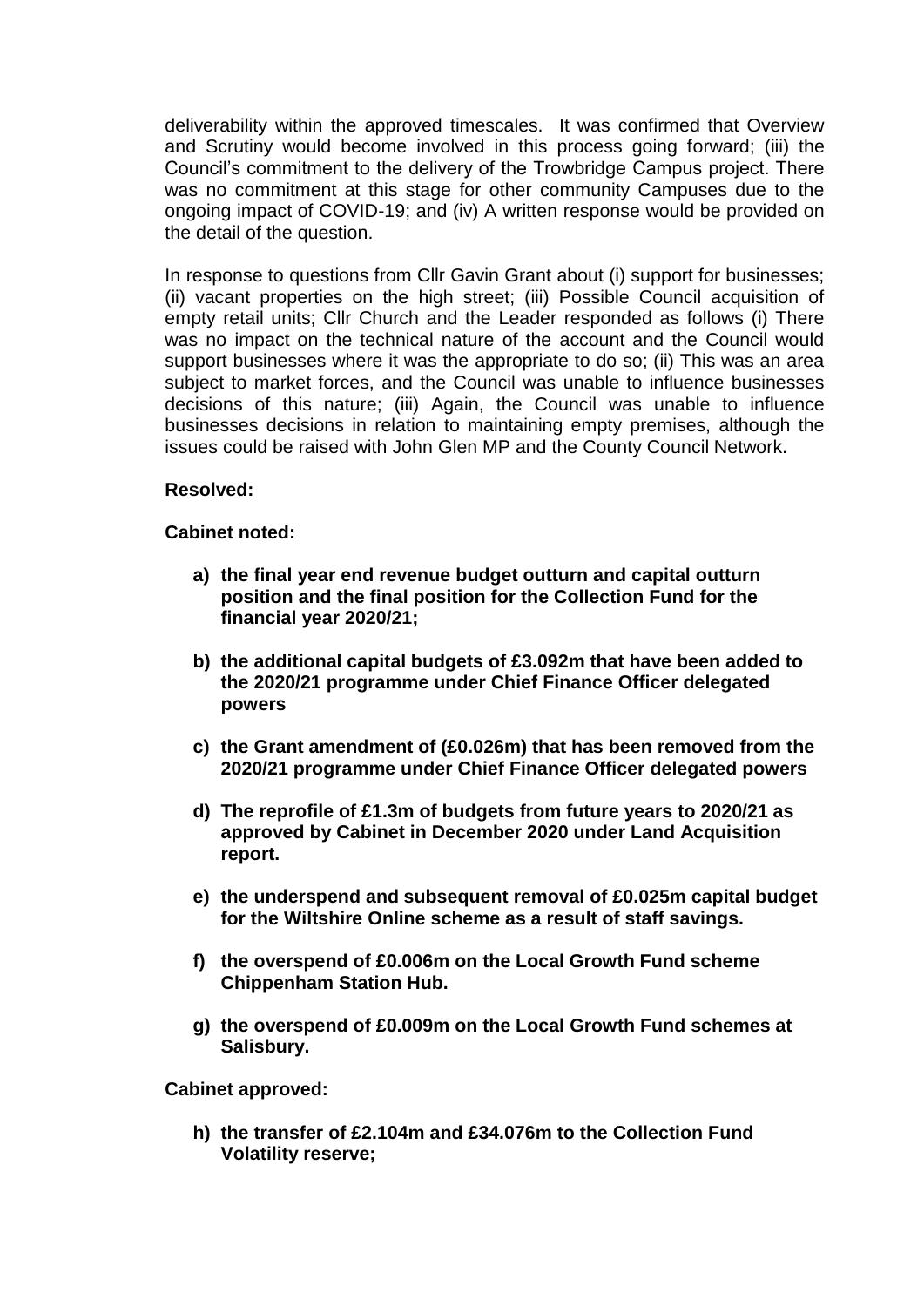- **i) the net transfer of £0.435m to the Budget Equalisation reserve;**
- **j) the transfer of £0.172m to the Council Tax Hardship reserve;**
- **k) Cabinet are asked to approve £20.340m of capital programme slippage to be rolled forward into 2021/22.**

*Reason for decision:*

*To inform effective decision making and ensure sound financial management as part of the Councils overall control environment.*

*To inform Cabinet on the final year end revenue and capital outturn position for the Council for the financial year 2020/21.*

*To improve the Councils financial resilience by increasing the balance on the General Fund reserve now and setting aside funds in earmarked reserves to prudently assist in managing the Councils future pressures and budget gap.*

### 29 **Treasury Management Outturn 2020/21**

Cllr Pauline Church, Cabinet Member for Finance and Procurement, Commissioning, IT, Digital and Commercialisation presented the report which provided detail about the Annual Outturn report reviewing the Treasury Management activities from 1 April 2020 to 31 March 2021.

Cllr Church explained that the Council has continued to finance capital expenditure through maximising the use of capital receipts, capital grants and internal borrowing. Overall, the Council is under borrowed by £176.530m, avoiding the payment of external interest costs in the order of £3.884m. It was noted that the Council did not breach any of its performance indicators during 2020/21. However, during the year the Council breached the counterparty limit for the HSBC current account. The limit is £10m and was breached by £1.5m for one day. Details of this breach were detailed in the report and actions have been taken to mitigate the risk of reoccurrence of any such breach.

Cllr Pip Ridout, Chair of the Financial Planning Task Group, confirmed that the report had been considered by the Task Group at its meetings on 7 July 2021. The Task Group were content with the responses received to questions asked and they have included the Capital programme, treasury management and Stone Circle Companies in the Forward Plan of items to consider at future meetings.

In response to questions from Cllr Ian Thorn about (i) A figure for investment returns; (ii) the nature of  $3<sup>rd</sup>$  party loans; and (iii) ethical investments; Cllr Church responded as follows: (i) this request was noted; (ii) The majority of the 3<sup>rd</sup> party loans were associated with Lackham College, and a more detailed written response would be provided; (iii) There is an expectation that other Councils receiving investment from Wiltshire Council, would be of a similar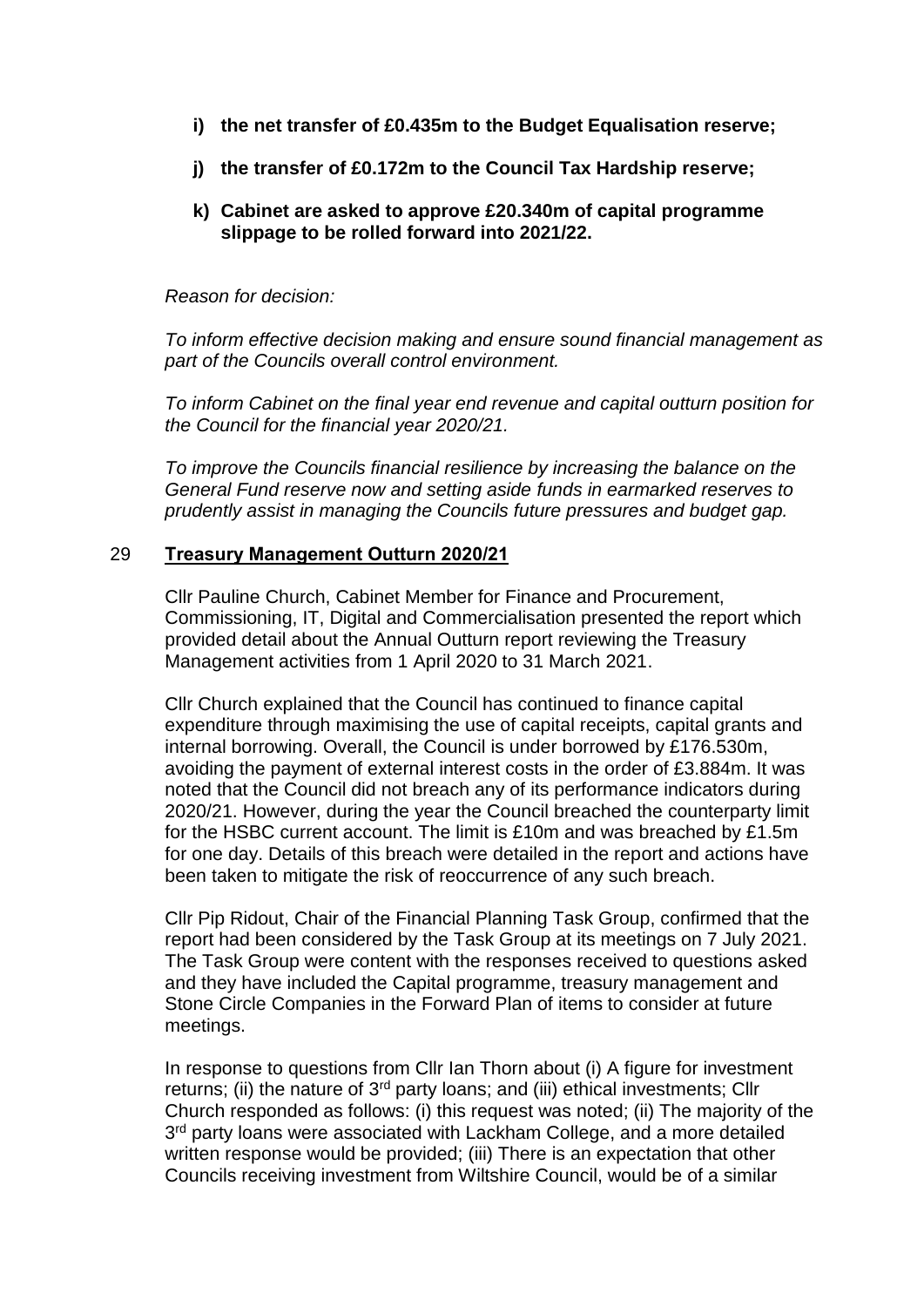standing as Wiltshire Council, and this is tested by the liquidity of the Council, security and their ethical standing.

In response to questions from Cllr Clare Cape about social policy objectives and ethical investing; Cllr Church and the Corporate Director for Resources and Deputy Chief Executive (Section 151 Officer) confirmed that the criteria employed prior to investments of this nature would include issues surrounding security, liquidity, social rights and social policy. These areas automatically restrict how and where investment decisions are made by the council.

# **Resolved:**

- **a) Noted the contents of this report are in line with the Treasury Management Strategy 2020/21; and to**
- **b) Recommend to Full Council consideration of this report**

# *Reason for decision:*

*To give members an opportunity to consider the performance of the Council against the parameters set out in the approved Treasury Management Strategy for 2020/21.*

### 30 **Update on Council's response to the climate emergency**

Cllr Nick Botterill, Cabinet Member for Development Management, Strategic Planning and Climate Change presented the report which provided the fourth progress update on actions taken in response to the climate emergency.

Questions were received from the following members of the public in relation to this item:

- Mel Boyle
- Jeremy Wire
- Andrew Nicolson

The Leader acknowledged that the questions had received a written response which had been published on the Council's website prior to the meeting.

Supplementary questions were received from (i) Mel Boyle about the removal of the three temporary bollards; Cllr Dr Mark McClelland, Cabinet Member for Transport, Waste, Streetscene and Flooding, and the Leader confirmed that the Council were monitoring the situation and were expecting a resolution to the issues raised; (ii) Andrew Nicolson about the Council joining the Carbon Disclosure Project and Carbon reduction outcomes; Cllr Nick Botterill reported that he was aware of the Carbon Disclosure Project and had responded to their request for the Council to join the project; the Council had not set interim targets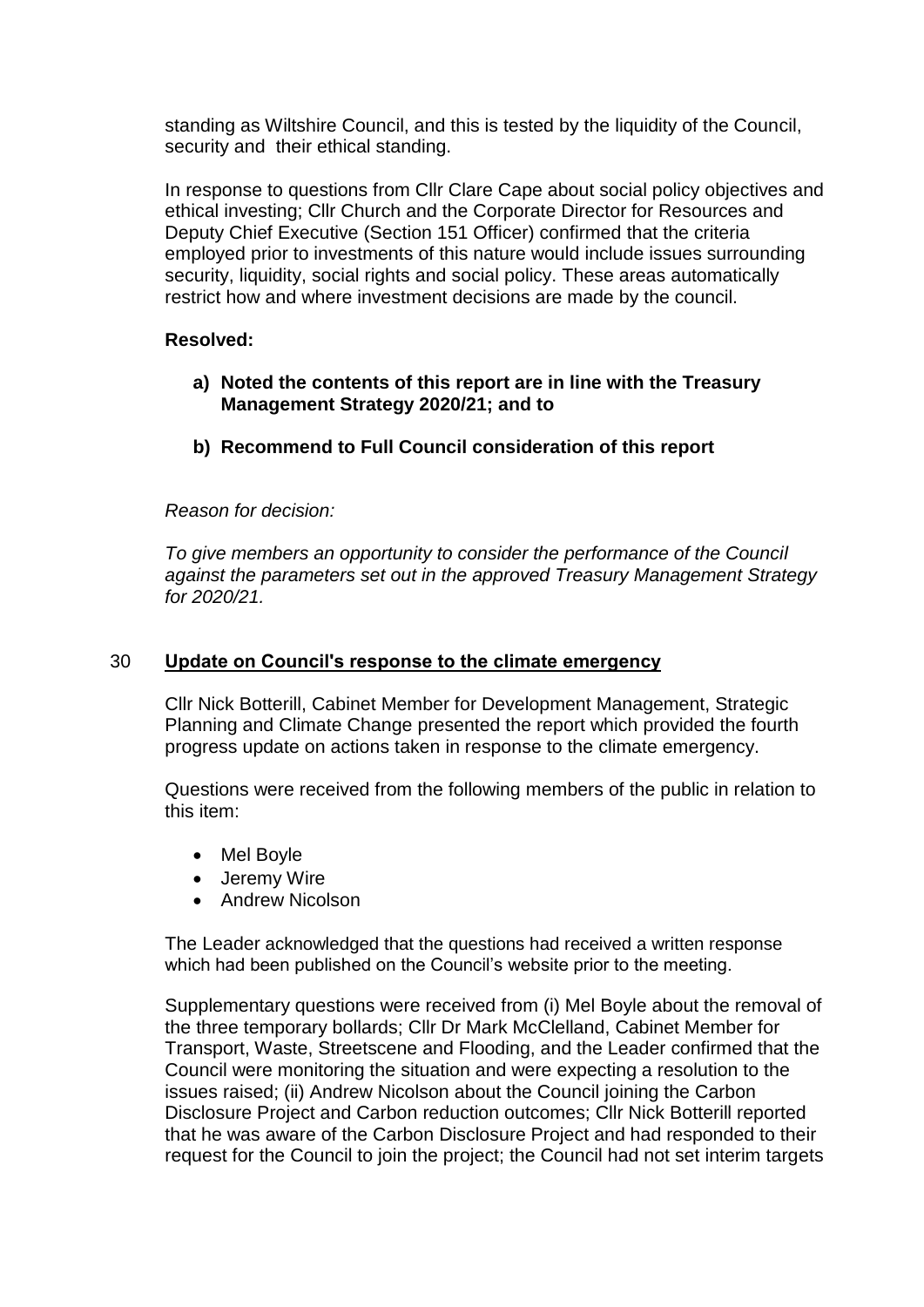as this would be undertaken nationally; and Wiltshire is a very rural county with differing issues to urban areas.

Cllr Jerry Kunkler, Chair of the Environment Select Committee, confirmed that the Select Committee would be considering the Local Plan report at their meeting on 14 July 2021 and had re-established the Global Warming & Climate Emergency Task group at its meeting held on 15 June 2021.

In response to questions from Cllr Ian Thorn about (i) measuring the Council's performance against other similar Councils; (ii) working in partnership with communities to gain greater outcomes; (iii) development of the Local Plan and how it meets climate objectives. Cllr Botterill, (i) confirmed that the Council measured performance, although there is an expectation that the Climate Change Conference (COP 26) taking place in Glasgow during October and November 2021 would generate further targets that the Council could consider at that time; (ii) details of how the Council engages with the local community is highlighted in the report; and (iii) confirmed that the Government will publish how this would be viable following COP 26.

In response to questions from Cllr Derek Walters and Cllr Brian Mathew about the Northacre Energy from Waste Facility at Westbury and how (i) it delivers on a reduction in carbon emissions in the county; and possible predetermination by the Strategic Planning Committee; Cllr Nick Botterill and the Leader confirmed that (i) the development would demonstrate a reduction of 58,000 tonnes of carbon per annum and avoids residue going to landfill; and (ii) the Strategic Planning Committee considered the planning officers report in line with due process and there was no predetermination involved. Cllr Pip Ridout, confirmed this as a new member of the Committee and Cllr Suzanne Wickham highlighted that she had objected to the planning application and at no time was she asked to withdraw her objections.

In response to a question from Cllr Gavin Grant about the Wiltshire Climate Alliance Youth event on 22 February 2021 and a suggestion that the Council holds a stakeholder conference at the same time as COP 26. The Leader and Cllr Botterill confirmed that discussions to take this forward were being held with Wiltshire Climate Alliance.

In response to questions from Cllr Carole King about (i) carbon reduction works completed and underway on Council property and whether leisure centres would be included once they come back in-house; and (ii) queried why Westbury Library were not on this list; Cllr Botterill confirmed that (i) this would take place and (ii) a written response would be provided after the meeting.

### **Resolved:**

**That Cabinet notes the actions taken in response to the climate emergency following the last update in February 2021.**

*Reason for decision:*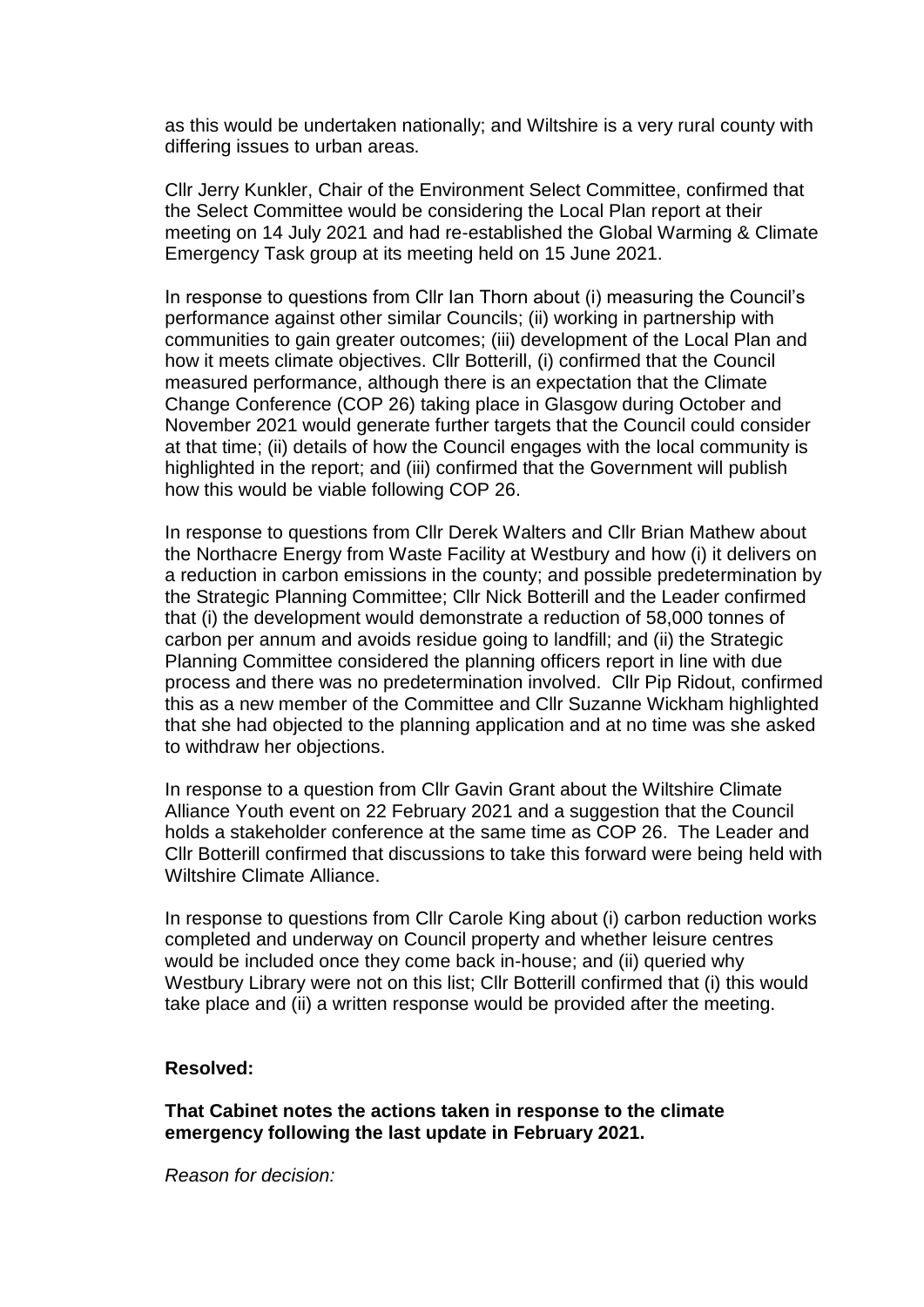*To provide Cabinet with an update on actions taken in response to the climate emergency.*

# 31 **Silverwood School Build Update**

Cllr Jane Davies, Cabinet Member for Adult Social Care, SEND, Transition and Inclusion presented the report which provided an update on the Silverwood Build programme; the current cost pressures against the allocated capital budget; and a request for a further allocation of £5.283m from the capital budget.

In response to questions from Cabinet members about the project and associated costs; Cllr Davies confirmed that a fixed contract would be negotiated with construction partners to avoid additional costs, and that the total cost is within the predicted range.

In response to questions from Cllr Ian Thorn about inflation of build costs and the future of the schools; Cllr Davies confirmed that the current budget included inflationary allowances and that Silverwood School has one leadership team operating across three sites and all the sites were part of the one school.

### **Resolved:**

# **That Cabinet approve the allocation of £5.283m of capital budget funded by borrowing from the "Other Capital Schemes to be Confirmed" budget and that it is reprofiled to £3m in 2023/24 and £2.283m in 2024/25.**

### *Reasons for Decision:*

*If additional special school places cannot be delivered by September 2023 there will be insufficient places for some of our most vulnerable learners. Provision would either need to be made in temporary accommodation which could be costly and challenging to locate on site, or in independent sector places which are also under pressure, are high-cost, and often require learners to travel out of Wiltshire. This has a significant impact on our high needs block budget, as well as our transport budget, and most importantly does not support learners to be educated within Wiltshire close to their home and families.*

# 32 **Proposal for the future provision of Streetscene Grounds Maintenance and Street Cleansing**

Cllr Dr Mark McClelland, Cabinet Member for Transport, Waste, Streetscene and Flooding presented the report which provided detailed options and evidence for Cabinet to reach a decision about the future delivery mechanism for grounds maintenance in Wiltshire.

In presenting the report, Cllr Dr McClelland commented on the background to the present street cleansing and amenity grounds maintenance services and how *i*dverde currently provided the service under a resource based external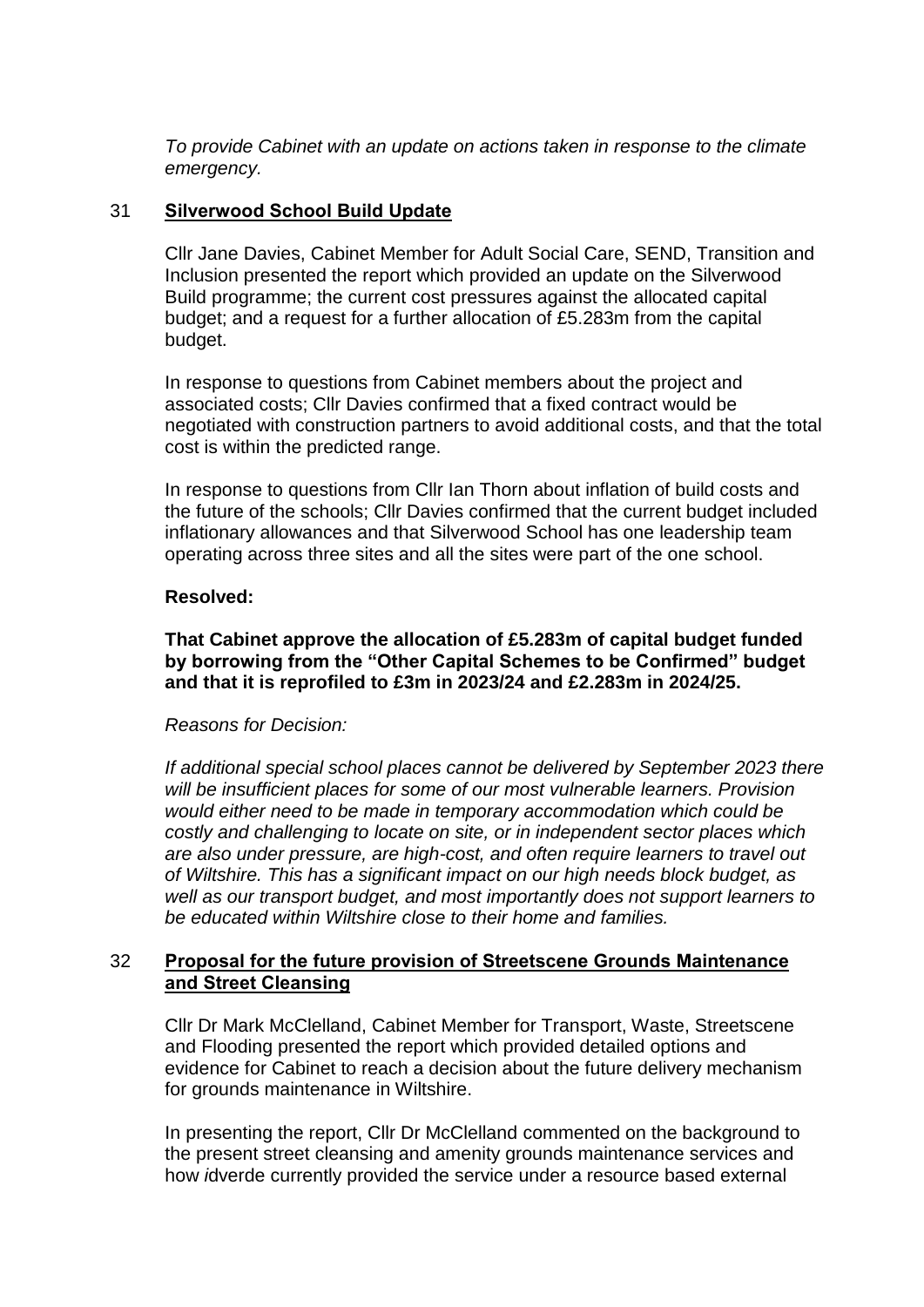contract, terminating on 30 November 2022. Details of current services provided to the Council were contained in the report along with an analysis of the options to deliver the service, either by procuring a new contract or bringing the service delivery under Council management.

Cllr Jerry Kunkler, Chair of the Environment Select Committee, confirmed that he and Cllr Bob Jones MBE, Vice-Chair of the Select Committee, received a briefing on the proposals on 9 July 2021. Cllr Kunkler reported that the Select Committee would be considering this matter at a future meeting. Cllr Jones MBE expressed concerns about the transition to the new contract; future monitoring and that there was no opportunity for the Select Committee to consider the report prior to the Cabinet meeting.

Cllr Pip Ridout, Chair of the Financial Planning Task Group reported that the Task Group had been asked questions about the delivery of the grounds maintenance proposals and confirmed that the Task Group would be interested in considering the matter further alongside the work being undertaken by the Environment Select Committee.

In response to questions from Cllr Stewart Palmen, Cllr Derek Walters, Cllr Carole King and Cllr Chuck Berry about (i) Town and Parish Council asset transfers, (ii) fly tipping, (iii) community engagement and management of amenity grounds and (iv) inclusion of Parish Councils for any additional elements of the new contract; the Leader and Cllr Dr McClelland explained that (i) work on asset transfers was temporarily suspended due to the reallocation of staff during COVID-19, and this work would recommence once the current situation allowed. It was confirmed that detail about asset transfers would be included in any new contract; (ii) Enforcement was key to tackle fly tipping along with the provision of facilities to combat the issue; (iii) the specific detail raised by Cllr King would be considered by Cllr Dr McClelland and officers; and (iv) the inclusion of Parish Councils for additional elements of the new contract would take place.

Cabinet considered the exempt information contained in the appendix to the report in Part II of the meeting before making a decision on the matter.

# **Resolved:**

# **See minute 36 below**

# 33 **Council House Build Programme**

Cllr Phil Alford, Cabinet Member for Housing, Strategic Assets and Asset Transfer presented the report which (i) sought approval to proceed with developing a programme of opportunities for 3.3 and 3.4 of the Council House Build Programme (CHBP); (ii) provided an update on the current programmes associated with Phase 2, 3.1 and 3.2; and provided detail about the plans for review of the Council's existing sheltered housing stock.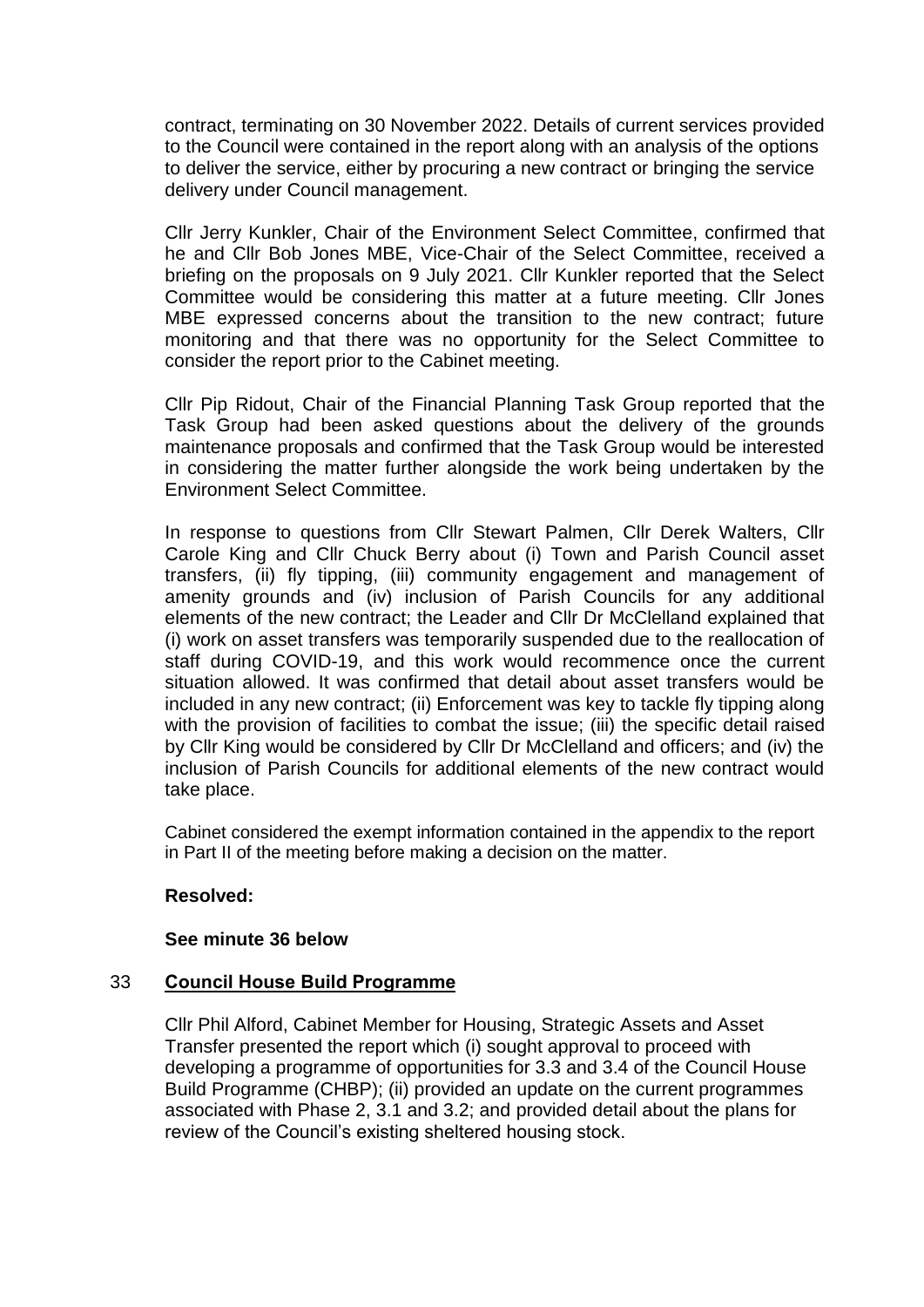In presenting the report, Cllr Alford explained that since Cabinet approved Phase 1 build programme the Residential Development team has developed a Housing Estate and Development proposal, setting out the plan for growing the stock throughout the County. The Team has explored and implemented opportunities to deliver zero carbon homes in line with the Council's climate emergency declaration and has been developing a programme to deliver the 1000 homes needed over the next 10 years. The report provided updates on the 3 phases that have been brought before Cabinet previously as well as introducing Phase 3.3 and Phase 3.4

Cllr Jerry Kunkler, Chair of the Environment Select Committee, confirmed that he and Cllr Bob Jones MBE, Vice-Chair of the Select Committee, received a briefing on the proposals on 9 July 2021.

In response to questions and comments from Cllr Dominic Muns; Cllr Chris Williams; Cllr Jacqui Lay; Cllr Bob Jones MBE and Cllr Richard Britton about (i) greater control in relation to the disposal of Housing Revenue Account (HRA) properties, and improved protections for HRA tenants; (ii) availability of sites in Ludgershall; (iii) the lack of social housing properties in the north of the county and an assessment of social housing locations to be undertaken by the Environment Select Committee; (iv) Housing Associations becoming profitable organisations and the need to improve the services provided; (v) some elements of the housing sector could be managed more efficiently; Cllr Alford explained that (i) the expansion of the HRA housing stock could influence higher standards of social housing in particular areas of the county; (ii) sites in Ludgershall could be considered further; and (iii) the Council has limited influence over other housing association providers;

Cabinet considered the exempt information contained in the appendix to the report in Part II of the meeting before making a decision on the matter.

### **Resolved:**

### **See minute 37 below**

### 34 **Urgent Items**

There were no urgent items.

### 35 **Exclusion of the Press and Public**

**To agree that in accordance with Section 100A(4) of the Local Government Act 1972 to exclude the public from the meeting for the business specified in Item Numbers 14 and 15 because it is likely that if members of the public were present there would be disclosure to them of exempt information as defined in paragraph 3 of Part I of Schedule 12A to the Act and the public interest in withholding the information outweighs the public interest in disclosing the information to the public.**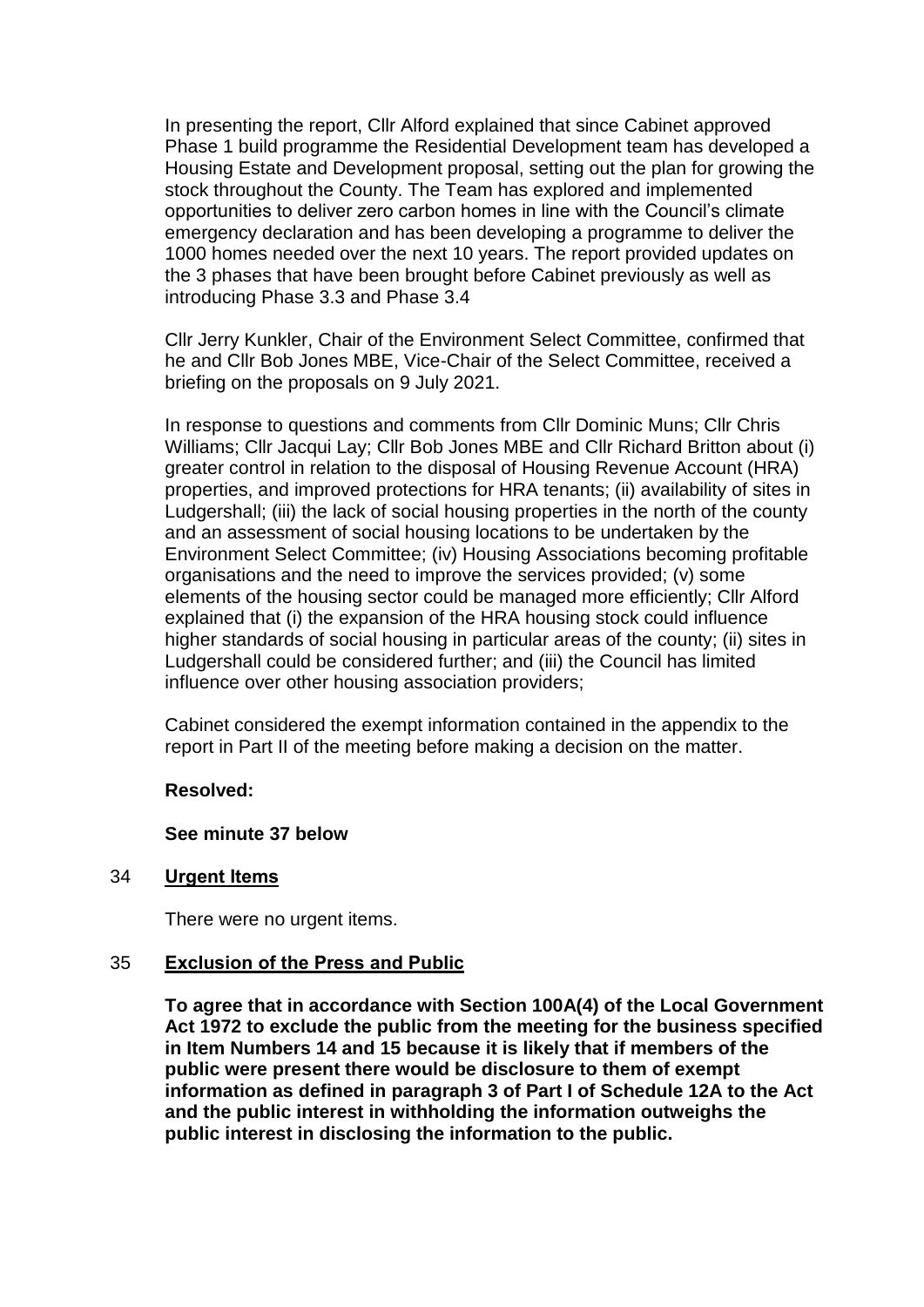# 36 **Proposal for the future provision of Streetscene Grounds Maintenance and Street Cleansing**

Cllr Dr Mark McClelland, Cabinet Member for Transport, Waste, Streetscene and Flooding presented the following appendices to the report at agenda item 10 which provided detailed options and evidence for Cabinet to reach a decision about the future delivery mechanism for grounds maintenance in Wiltshire:

- Appendix 3: Financial analysis cost comparison
- Appendix 4: Example of specifications under review
- Appendix 5: Grounds maintenance by other councils
- Appendix 7: Finances

# **Resolved:**

**That authority is delegated to the Director Communities & Neighbourhood, in consultation with the Cabinet Member for Transport, Waste, Street Scene and Flooding, to scope an innovative new specification, including new service areas, and procure and award a new contract for street scene services and grounds maintenance from the market.** 

# *Reason for Decision:*

*The present street cleansing and amenity grounds maintenance services are being provided by* i*dverde under an external contract which will terminate on 30 November 2022. Legal and procurement advice is that the current contract cannot be extended*

# 37 **Council House Build Programme**

Cllr Phil Alford, Cabinet Member for Housing, Strategic Assets and Asset Transfer presented the appendix to the report considered at agenda item 11 which detailed the following information:

- Funding streams identified in the Council House Build Programme Phase 2, 3.1 and 3.2;
- Sites identified for future housing

# **Resolved:**

- **a) To note the updates to Council House Build Programme (CHBP) phases 2, 3.1 and 3.2**
- **b) To agree to the increase in costs associated with Phase 3.1 to £21,950,972 and 3.2 to £20,446,014 with the understanding that the homes are early adopters for testing modern methods of construction (MMC), whilst also developing homes to zero carbon standards.**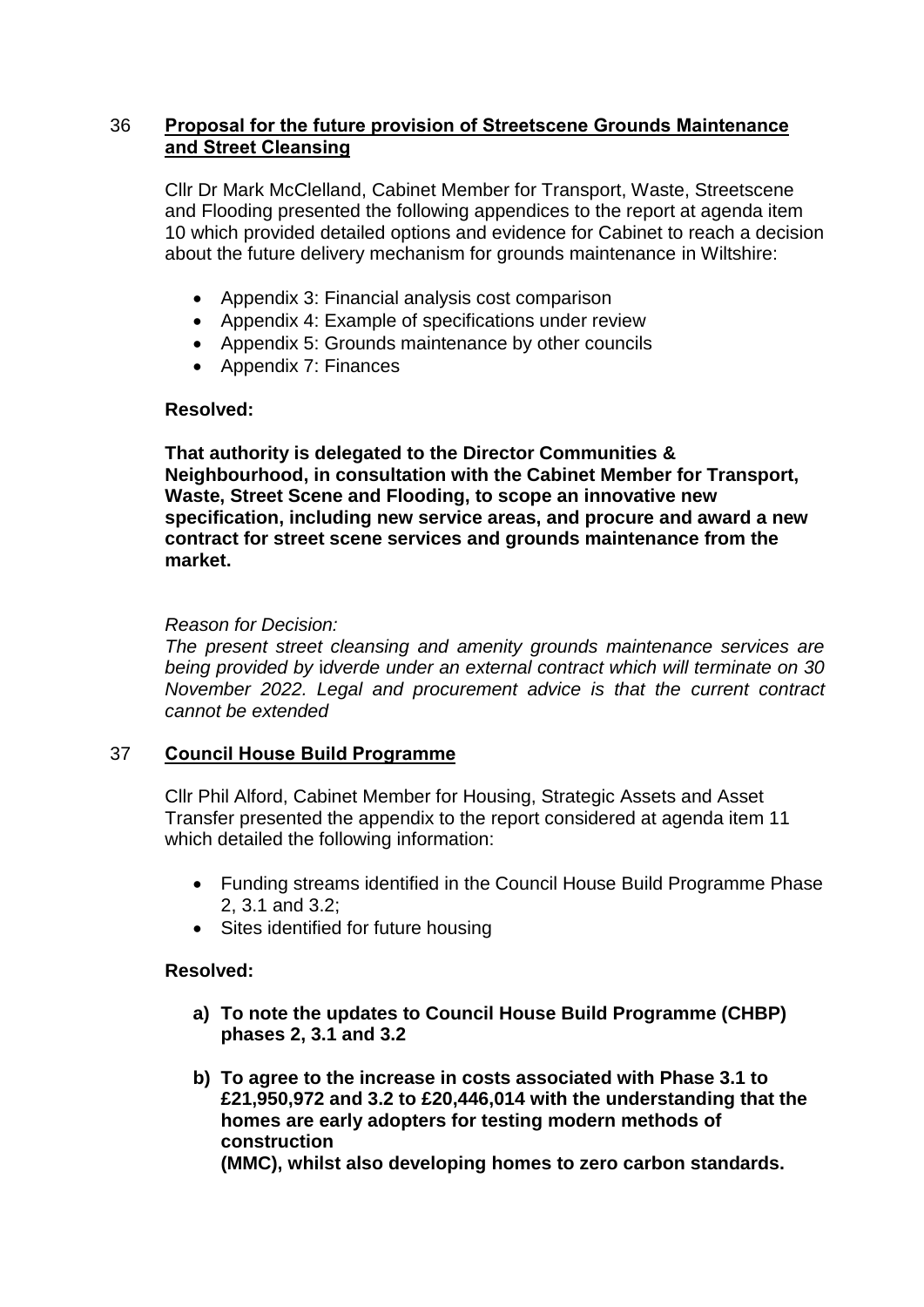**Budget will be pulled back from future years and the overall capital programme total remains unchanged.**

- **c) To agree the proposed budget of £20,000,000 for Phase 3.3 and 3.4 respectively. Budget will be pulled back from future years and the overall capital programme total remains unchanged.**
- **d) To delegate to Director of Housing and Commercial authority to seek planning permission for and to enter into contracts for professional services and construction of Phases 2, 3.1, 3.2, 3.3 and 3.4**
- **e) To delegate to Director of Housing and Commercial, in consultation with the Cabinet Member for Housing, Strategic Assets and Asset Transfer the authority to purchase the freehold of land for the purposes of new build developments in relation to Phases 3.1, 3.2, 3.3 and 3.4.**
- **f) To delegate to Director of Housing and Commercial, in consultation with Cabinet Member for Housing, Strategic Assets and Asset Transfer the authority to make offers for affordable housing purchases to meet an identified housing need (i.e purchase single property from open market) for Phase 3.1, 3.2, 3.3 and 3.4.**
- **g) To delegate to Director of Housing and Commercial, in consultation with the Cabinet Member for Housing, Strategic Assets and Asset Transfer the authority to make offers for affordable housing offered by developers in lieu of compliance with affordable housing obligations in Section 106 agreements in relation to phases 3.1, 3.2, 3.3 and 3.4**
- **h) To delegate to the Director of Housing and Commercial authority to make bids to Homes England for grant funding to assist with the financial viability of CHBP projects in phases 3.1, 3.2, 3.3 and 3.4 and to enter into funding agreements if the bids are successful**
- **i) To delegate to the Director of Housing and Commercial, in consultation with the Cabinet Member for Housing, Strategic Assets and Asset Transfer the authority to approve substitution of schemes identified in the CHBP Phase 2, 3.1 and 3.2 (as set out in Appendix 1) if, following more detailed investigation do not prove not to be viable. Substitution schemes must fit within the existing budget allowance.**
- **j) To delegate to the Director of Housing and Commercial authority to substitute and change funding streams as identified in CHBP Phase 2, 3.1 and 3.2 (as set out in Appendix 1 (part 2 paper)) to optimise financing of the CHBP.**